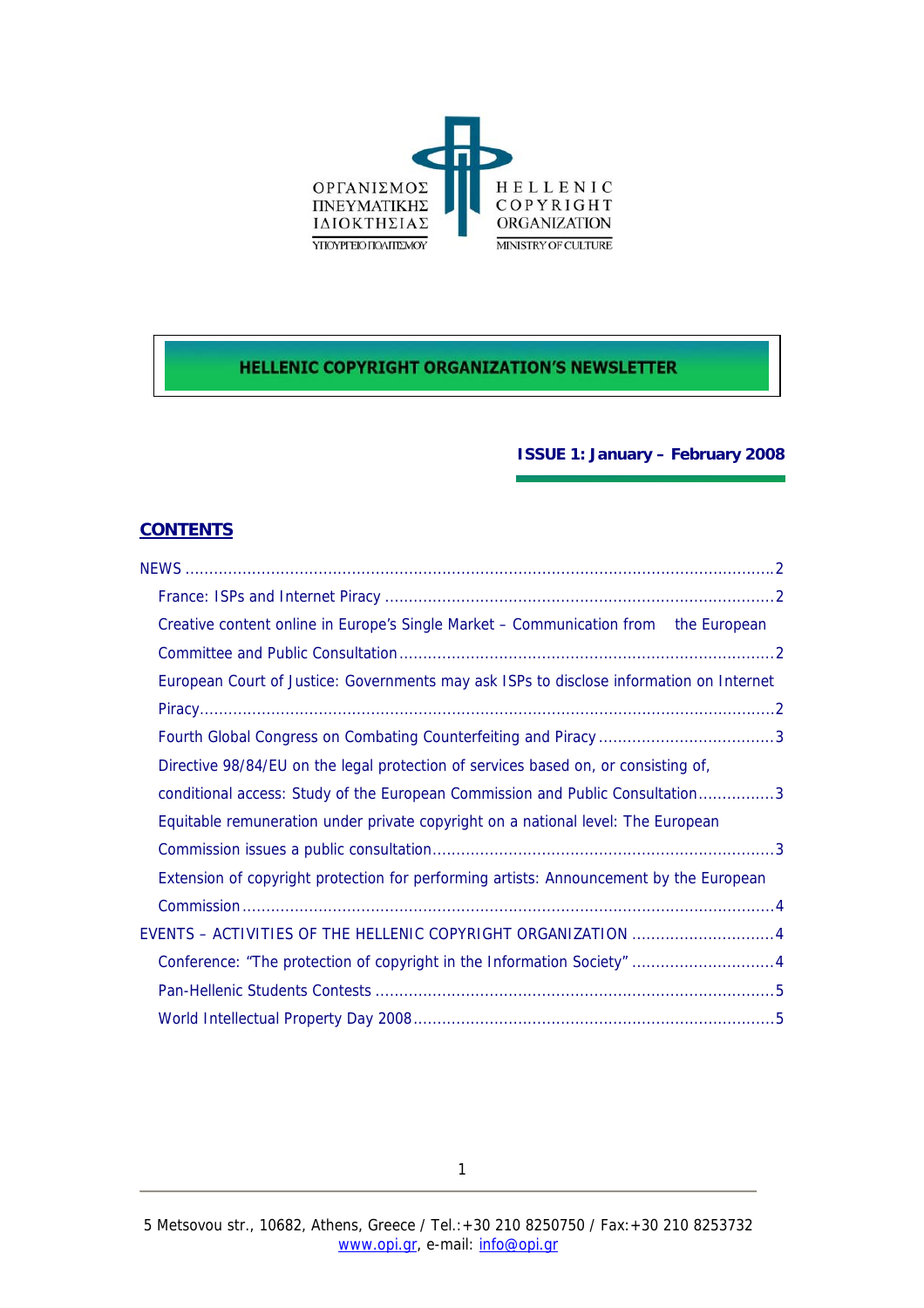#### <span id="page-1-0"></span>**France: ISPs and Internet Piracy**

• On 23rd of November 2007, the French Government announced its intention to establish an independent supervisory body, which with the help of internet service providers, will send out warnings to those who exchange illegal files on the internet and consequently infringe copyright law. In case the offenders refuse to comply, the independent body will have the right to suspend or terminate the internet accounts. The plan was put forward by Dennis Olivennes who will also be the head of the Committee.

Source: <http://www.managingip.com/Article.aspx?ArticleID=1775203>

### **Creative content online in Europe's Single Market – Communication from the European Committee and Public Consultation**

On  $3<sup>rd</sup>$  of January 2008, the European Commission adopted a Communication on "Creative Content Online in Europe's Single Market". The text is a starting point for new measures from the EU with the aim to support new business models, new multi-territory services and new consumer-friendly offers. In this text the Commission pinpoints four areas in need of action in European level: a) availability of creative content, b) multi-territory licensing for creative content, c) Interoperability and transparency of Digital Rights Management systems (DRMs) and d) internet piracy. At the same time the Committee has launched a public consultation with all the interested parties, which will end on February 29, 2008. The outcome of the public consultation will help in the preparation for the adoption of a Recommendation on Creative Content Online by the Council and the European Parliament in 2008.

Source: [http://ec.europa.eu/avpolicy/other\\_actions/content\\_online/index\\_en.htm](http://ec.europa.eu/avpolicy/other_actions/content_online/index_en.htm)

#### **European Court of Justice: Governments may ask ISPs to disclose information on Internet Piracy**

• On 29<sup>th</sup> January 2008, the European Court of Justice issued a ruling according to which governments can, but are not required to, ask Internet Service Providers to disclose personal data about subscribers suspected of internet piracy. The case arose when Spanish music producers group Promusicae asked telecommunications provider Telefonica to disclose personal data of subscribers, who according to Promusicae, were downloading music tracks illegally from the Kazaa network. The Spanish court granted Promusicae's request, Telefonica appealed, saying that Spanish law allows ISP's to reveal personal data only in criminal investigations or for public safety or national defense purposes. The Spanish court sought a ruling from the ECJ, which held that member states are allowed but not required to disclose personal data in civil proceedings. The European Court also mentioned that governments must ensure that property and privacy rights are fairly balanced, and whatever laws they enact are not in conflict with other general principles of Community law.

<sup>5</sup> Metsovou str., 10682, Athens, Greece / Tel.:+30 210 8250750 / Fax:+30 210 8253732 www.opi.gr, e-mail: info@opi.gr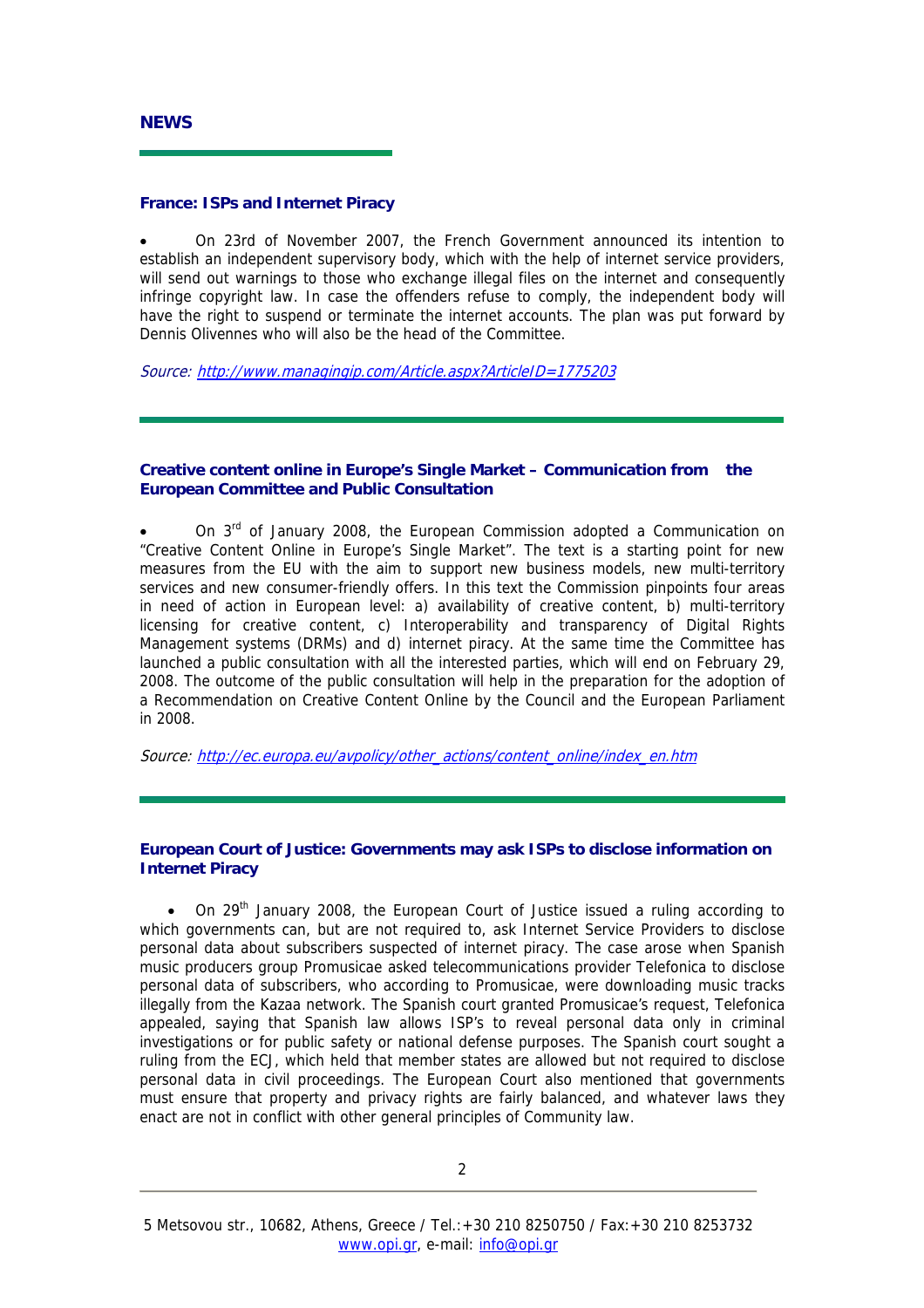#### <span id="page-2-0"></span>**Fourth Global Congress on Combating Counterfeiting and Piracy**

• From 3-5 February 2008, the 4th Global Congress on Combating Counterfeiting and Piracy was held in Dubai. The Congress was organized by Dubai Customs in cooperation with the World Customs Organization (WCO), the International Criminal Police Organization (INTERPOL) and the World Intellectual Property Organization (WIPO). The aim of the Congress was the cooperation between the public and the private sector in order to find and apply practical solutions in combating counterfeit products and piracy.

Source : <http://www.ccapcongress.net/index.htm>

#### **Directive 98/84/EU on the legal protection of services based on, or consisting of, conditional access: Study of the European Commission and Public Consultation**

• On 11th February, the European Commission issued a study on the impact of Directive 98/84/EU on the legal protection of services based on, or consisting of, conditional access. The study analyses the effectiveness of the Directive on combating piracy in the above mentioned field. Its aim is to indicate the benefits and shortcomings of the Directive and offer to the European Commission new information concerning the economics of the media sector and the objectives of its regulation. The study was carried out at the Commission's request by KEA and CERNA. The European Commission is launching a public consultation on the implementation of Directive 98/84/EU, that will remain open until April 4, 2008 and it is asking all interested parties to submit information on services that use conditional-access systems. The Commission will use this information and the results of the afore mentioned study in order to draw up its second report on the implementation of the Directive 98/84/EU ten years after it was adopted. The Commission is now asking all interested parties to submit their observations and opinions on the conditional-access sector, focusing on six main areas: a) the development of cross-border services, b) how effectively the Directive is being implemented in the Member States, c) new services covered by the Directive, d) how the Directive has contributed to protecting copyright holders, e) digital rights management (DRM) systems, f) the use of conditional access for purposes other than to protect pay-services.

Source: [http://ec.europa.eu/internal\\_market/media/elecpay/index\\_en](http://ec.europa.eu/internal_market/media/elecpay/index_en)

#### **Equitable remuneration under private copyright on a national level: The European Commission issues a public consultation**

The European Commission issued a public consultation on the subject of equitable remuneration under private copyright on a national level. The system of equitable remuneration allows private copying of works protected by copyright, imposing in exchange, levies on technical means used for reproduction for private use, such as printers, hard disks, MP3 players, blank CDs, mobile phones etc. The levies are paid back to the authors through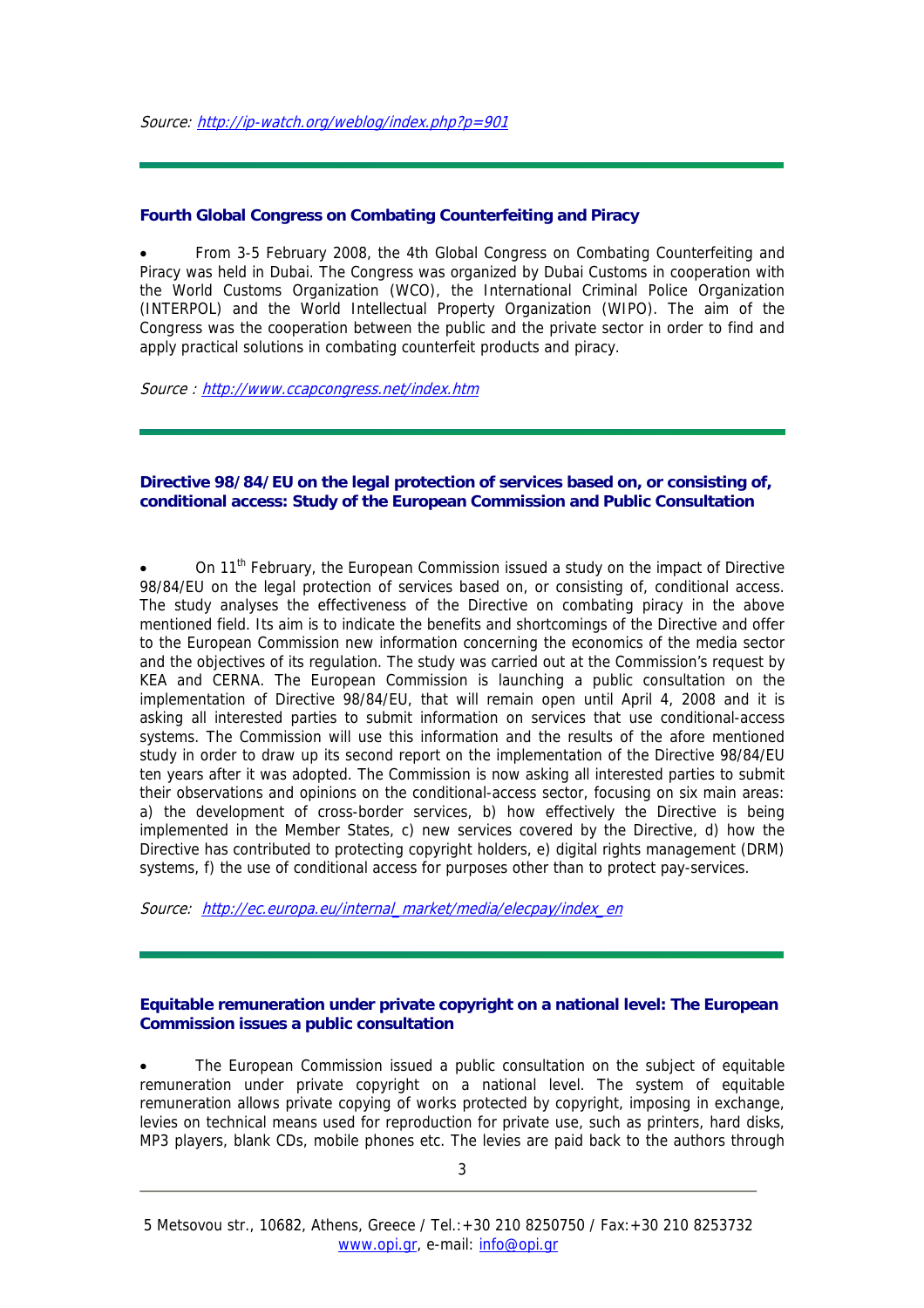<span id="page-3-0"></span>the collecting societies. There is however, little coherence among member states concerning the level of the levies and how these levies are applied. The aim of the Commission is to collect comments on how to relate the level of levies to the loss suffered through private copying. All interested parties are invited to send their comments to the European Commission by April 18, 2008.

Sources: Agence Europe,

[http://ec.europa.eu/internal\\_market/copyright/levy\\_reform/index\\_en.htm#stakehold](http://ec.europa.eu/internal_market/copyright/levy_reform/index_en.htm#stakeholder) [er](http://ec.europa.eu/internal_market/copyright/levy_reform/index_en.htm#stakeholder)

## **Extension of copyright protection for performing artists: Announcement by the European Commission**

On February 14<sup>th</sup>, 2008 the Internal Market Commissioner Charlie McCreevy announced that the European Commission will propose the extension of copyright protection for performing artists taking part in music recordings from 50 to 95 years. The proposal will be submitted in the summer of 2008. The aims of the Committee are two: a) to align copyright protection for performing artists with that for other composers and b) to offer to the European music industry the same level of copyright protection as that in the United States. The Commission wishes for the new rules to apply by the beginning of the next decade.

## *Sources: Agence Europe,*

*[http://europa.eu/rapid/pressReleasesAction.do?reference=IP/08/240&format](http://europa.eu/rapid/pressReleasesAction.do?reference=IP/08/240&format=HTML&aged=0&language=EN&guiLanguage=en) [=HTML&aged=0&language=EN&guiLanguage=en](http://europa.eu/rapid/pressReleasesAction.do?reference=IP/08/240&format=HTML&aged=0&language=EN&guiLanguage=en)*

# **EVENTS – ACTIVITIES OF THE HELLENIC COPYRIGHT ORGANIZATION**

# **Conference: "The protection of copyright in the Information Society"**

• The Hellenic Copyright Organization is organizing a conference with the subject "The Protection of Copyright in the Information Society" with the aim of presenting the project "Integrated Informational System for the Protection of Copyright in Greece" which was realized in the framework of measure 1.3 of the Operational Program "Information Society" of the 3<sup>rd</sup> CSF.

The conference will take place on Thursday,  $27<sup>th</sup>$  of March at the conference hall of the Athens Bar Association.

The above mentioned project is financed by both ERDF and National Public Expenditure (80% and 20 % accordingly).

During the conference, participants will be given printed and digital material relevant to copyright and Hellenic Copyright Organization's Integrated Informational System. A small reception will follow.